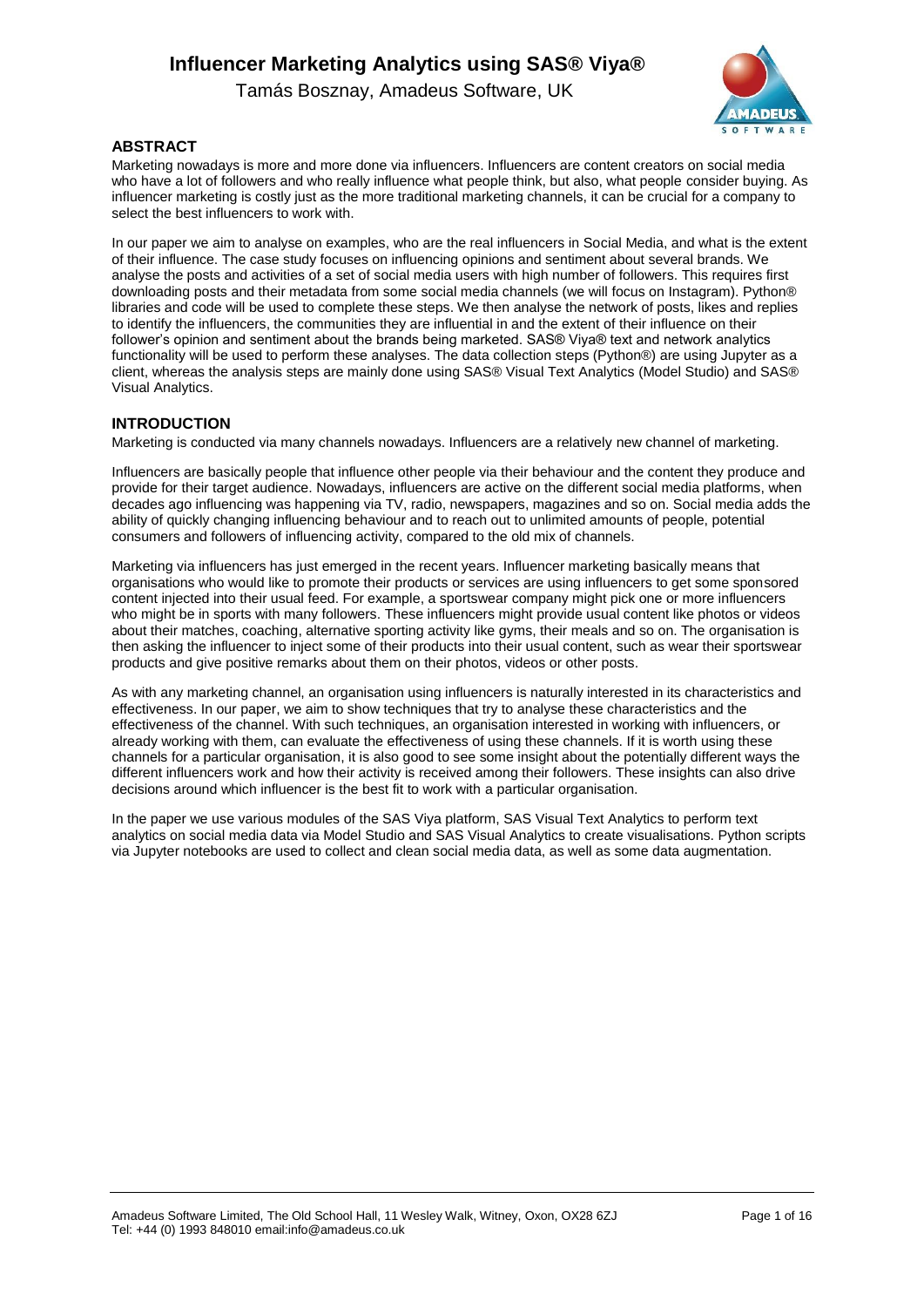

The diagram shows the main steps of the process followed in the paper:

- 1. Data Collection Phase: first the options available to access social media data are identified and discussed. After downloading the data using the preferred method, some data preparation and cleaning steps are done in a Jupyter notebook using Python.
- 2. Analytics Phase: The actual analytics steps are aiming to identify brands, extract topics and perform sentiment analysis on the data. External information (sentiment dictionaries) is also used via Python for augmenting the natural language processing capabilities included in SAS® Visual Text Analytics.
- 3. Visualisations Phase: Finally, results are visualised using SAS Visual Analytics and conclusions are drawn.

## **Data Collection Phase**

### **EXPLORING RELEVANT CONTENT IN SOCIAL MEDIA**

First, we need to decide an approach on what data to use for the analysis – data which is related to the influencer activity and potentially influencer marketing. The data needs to be accessible and be of meaningful size to derive reliable insights. The following social media channels could be considered: Twitter, Facebook, YouTube and Instagram.

From these four, Twitter isn't used much for marketing – although it is used actively for non-marketing related influencing (in politics, for example). Facebook is used very broadly, but when used for marketing, it is rather marketing products and services published directly by their provider organisation. YouTube has loads of users who influence their followers and the public, and it can be used for marketing as well. However, as we plan to do text analytics on the followers' perception on influencer marketing, it is important to have a reasonable volume of comments. A typical YouTube video post has just a couple of tens of comments, which is far less than the average number of comments on an influencer's Instagram post. Therefore, we have decided that we will collect Instagram data for this analysis. We will use Instagram posts created by big impact influencers and comments performed by other users on those posts.

After some initial analysis, we decided to collect data on posts from the Instagram users with the highest number of followers, and also the associated comments on those posts. Table 1 shows the users that we collected data from:

Amadeus Software Limited, The Old School Hall, 11 Wesley Walk, Witney, Oxon, OX28 6ZJ Page 2 of 16 Tel: +44 (0) 1993 848010 email:info@amadeus.co.uk



**OFTWAR** 

## **METHODOLOGY**

The following figure shows the analysis process followed: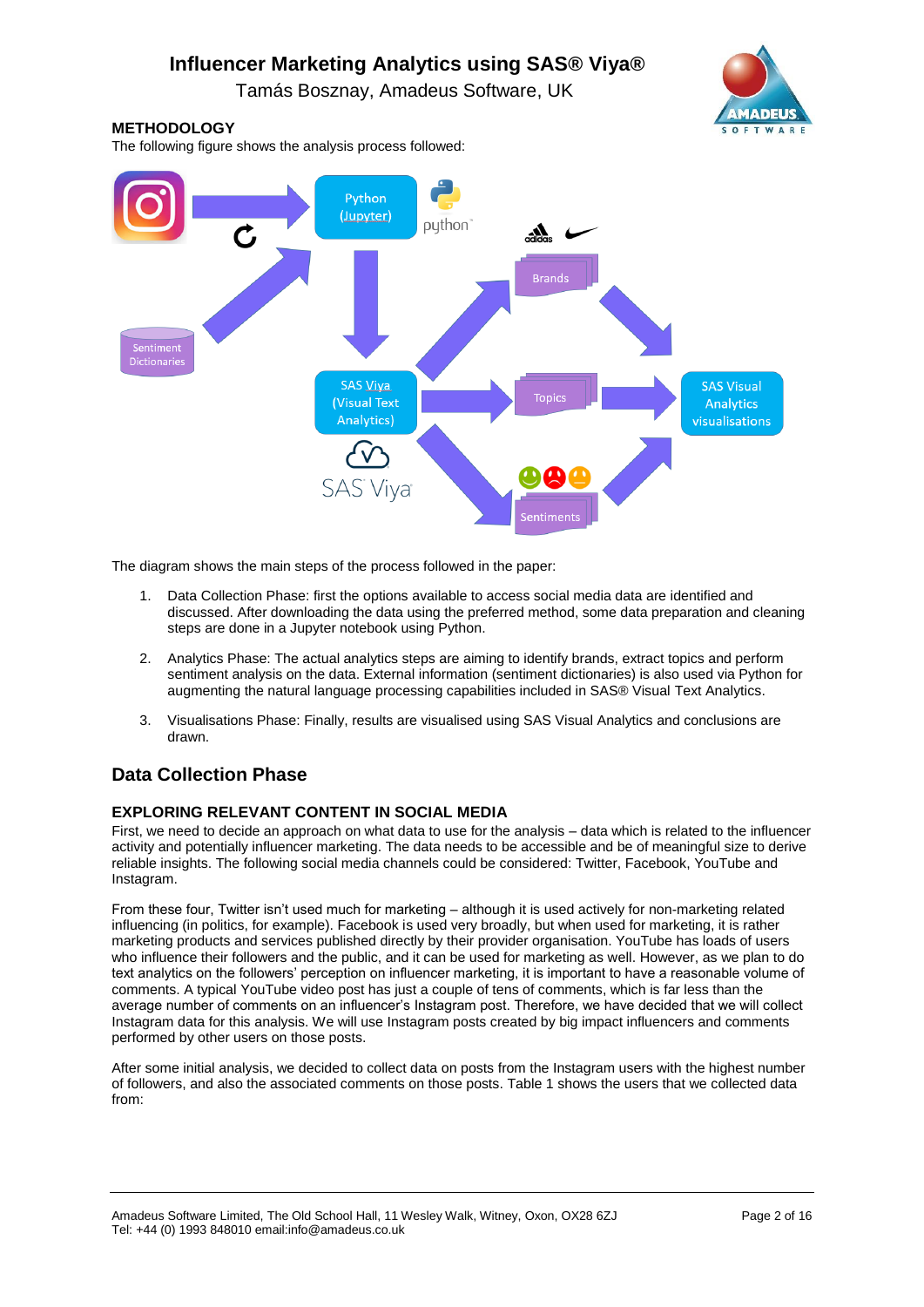Tamás Bosznay, Amadeus Software, UK



|                      | User             | Owner                              | Number of followers<br>Ŝ<br>(million) |
|----------------------|------------------|------------------------------------|---------------------------------------|
|                      | @cristiano       | Cristiano Ronaldo                  | 158                                   |
|                      | @arianagrande    | Ariana Grande                      | 148                                   |
|                      | @selenagomez     | Selena Gomez                       | 147                                   |
|                      | @therock         | Dwayne Johnson                     | 135                                   |
|                      | @kimkardashian   | Kim Kardashian                     | 131                                   |
|                      | @kyliejenner     | Kylie Jenner                       | 129                                   |
|                      | @beyonce         | Beyoncé Knowles                    | 126                                   |
|                      | @taylorswift     | <b>Taylor Swift</b>                | 115                                   |
|                      | @neymarjr        | Neymar Jr.                         | 112                                   |
|                      | @leomessi        | Lionel Messi                       | 111                                   |
|                      | @kendalljenner   | Kendall Jenner                     | 106                                   |
|                      | @nike            | Nike - Agency Account              | 85                                    |
| <b><i>SECRET</i></b> | @victoriassecret | Victoria's Secret - Agency Account | 65                                    |

The list of top users contains three popular footballers (Cristiano Ronaldo, Messi and Neymar), artists like Ariana Grande, Selena Gomez, Beyoncé or The Rock, and celebrities like "The Kardashians": Kim Kardashian, Kylie Jenner and Kendall Jenner. We also collected data from two agency accounts: Nike and Victoria's Secret. This is to compare characteristics of organisations directly marketing their products on Instagram versus influencers. It is important to mention that data is collected only from the official accounts of these users and not from any fanbased accounts that might exist. Fan-based accounts do not perform any marketing activities and therefore are not considered in the scope of this paper.

### ACCESSING DATA FROM SOCIAL MEDIA

How to collect data from Instagram? Various Instagram APIs exist, some of them being originated historically from Instagram itself. Some other Instagram APIs are available via Facebook as Facebook Inc. is the owner of Instagram as well. For example, Facebook's Graph API allows SQL-like queries to be made to the data sources of Instagram.

Social media data APIs can change frequently, but specifically Instagram (and Facebook) APIs have changed dramatically in the last year. This is mainly due to the concerns around data security related to the Cambridge Analytica and similar scandals. As a result of these changes, when consuming Instagram data APIs, the following steps need to be followed:

- 1. Get an Instagram developer account and the access keys tied with it
- 2. Study the API documentation
- 3. Develop an app for Instagram
- 4. Register the app
- 5. Get the app approved by Instagram

After the approval, Instagram APIs can be used from the app to collect data, although this process can take some time. However, even when combined with an Instagram business account, data can be collected at quite reduced rates, this means that the amount of data downloaded is limited per time unit. This means for the purpose of volume data analysis, one needs to run their app consuming Instagram data for a long time, probably months or even years long.

Instagram APIs can be consumed from various platforms, including SAS. A combination of PROC HTTP to send API requests and the JSON libname engine to consume requests can be used within SAS.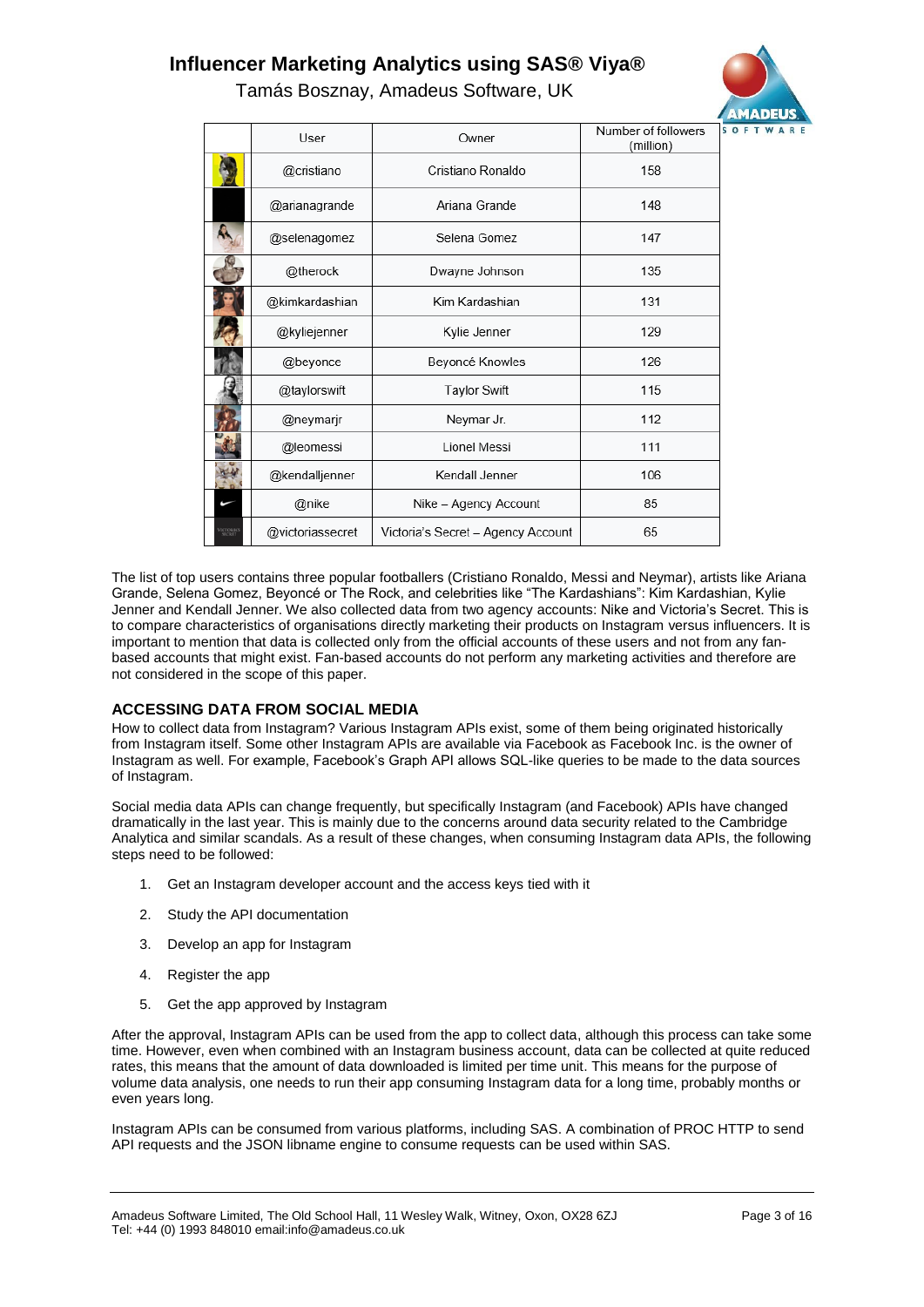Tamás Bosznay, Amadeus Software, UK



To avoid the steps around creating, registering and getting approval for an app, in our paper we followed an alternative method: web scraping. Web scraping is the technique widely used to download and parse potentially any web content for data science or other purposes.

We are interested in basically two forms of data: the posts by the influencers and the comments made on them.

First, have a look at how an Instagram page looks like, Figure 2 shows one.

Each photo (or sometimes video) is basically one post on Instagram, so to get to the actual full-sized photo with the text of the post, one needs to click on the photo on the influencer's landing page. To get more than a handful of posts, one needs to scroll down or hit the page down key loads of times as only that action triggers displaying more posts.

So, the first task in our web scraping technique is to get the URLs (links) to each influencer's posts via scrolling down and save the links. To do this, we have prepared a Python script and ran it from a Jupyter notebook.



**Figure 1: The Rock's Instagram page**

#### Figure 3 shows this Python script:



#### **Figure 2: Python script for downloading Instagram post links**

The script on Figure 3 uses the package Selenium (a web testing framework) and its components, together with a browser driver (Firefox in the example) to perform web scraping. The script performs the following steps:

- 1. Opens a headless browser driver session and visits the target URL [\(https://www.instagram.com/therock](https://www.instagram.com/therock) in the example).
- 2. Finds the HTML body element of the page.
- 3. Inside the HTML, scrolls down via "hitting" the page down key. In this example, we hit the page down key 650 times, this proved to be enough to display a couple of thousands of posts. Between each scrolling, the script sleeps 0.35 seconds to allow all non-photo and non-video elements to be downloaded correctly.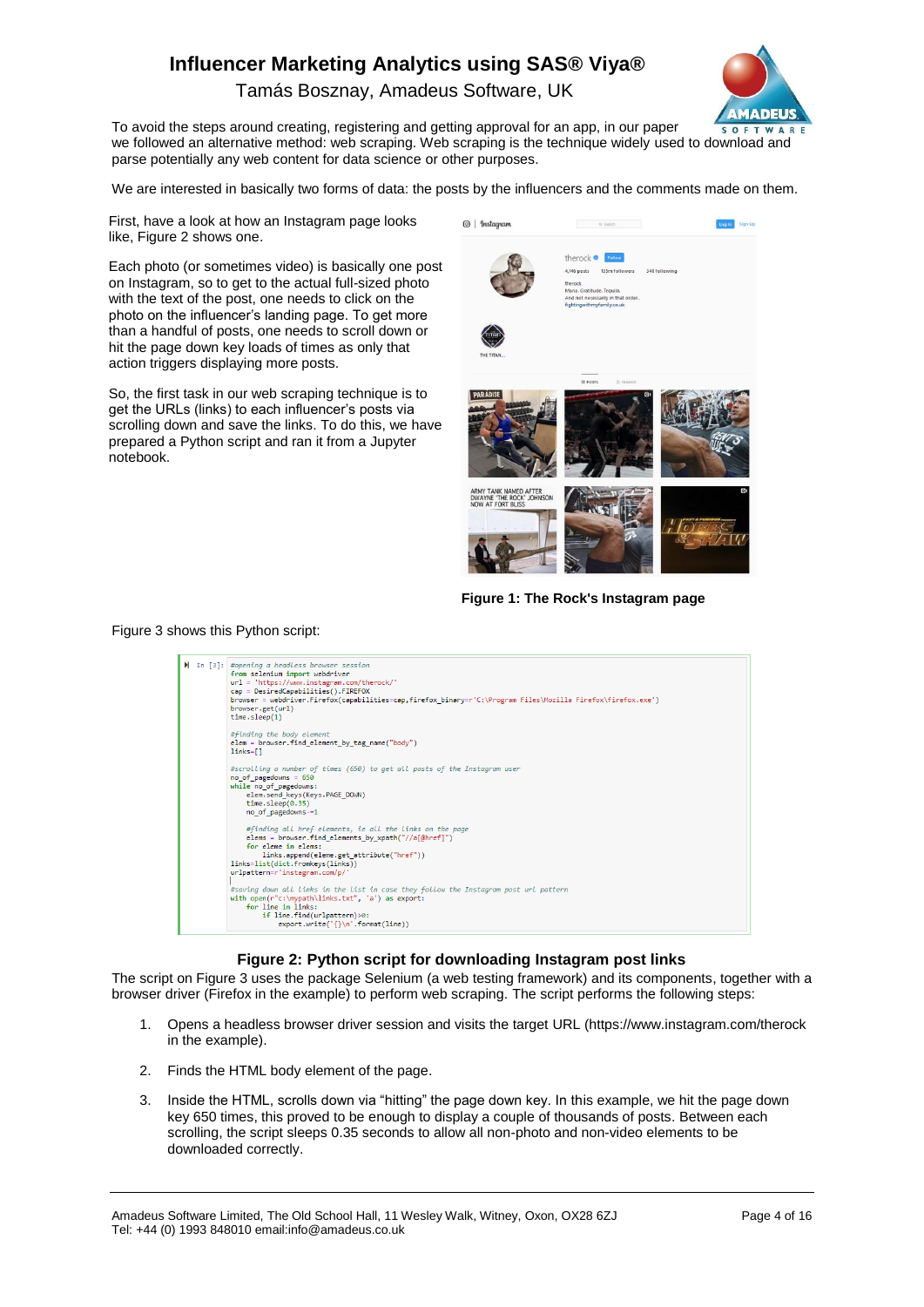Tamás Bosznay, Amadeus Software, UK



- 4. After the scrolling, it locates each link (a href) inside the HTML body and appends each link to a Python list.
- 5. Opens a .txt file in append mode and appends each link from the list which follows the pattern for an Instagram post link (where the link contains the pattern "instagram.com/p/").
- 6. This process needs to be repeated for each influencer's landing page (possible to further automate).

Now we have our list of links for all the influencer posts that we are interested in. The next step is to visit each post URL and download the comments and their attributes. With web scraping, just like when finding links in the HTML body, we need to locate the actual HTML elements that contain the information we need. To locate these, browser developer tools can help a lot. Let's open up a post in our browser and open the developer tools. Figure 4 shows an example post with its comments in the developer view (inspector) in Firefox as the browser.



#### **Figure 3: An Instagram post and its comments**

In the inspector view (available under Tools->Developer tools->Inspector in Firefox) hovering over the desired content shows the actual HTML code. As Figure 4 shows, we have highlighted one user comment, and at the bottom, the inspector view tells us that we need to focus on the "div" element in the HTML which in this case is the class C4VMK (div class="C4VMK").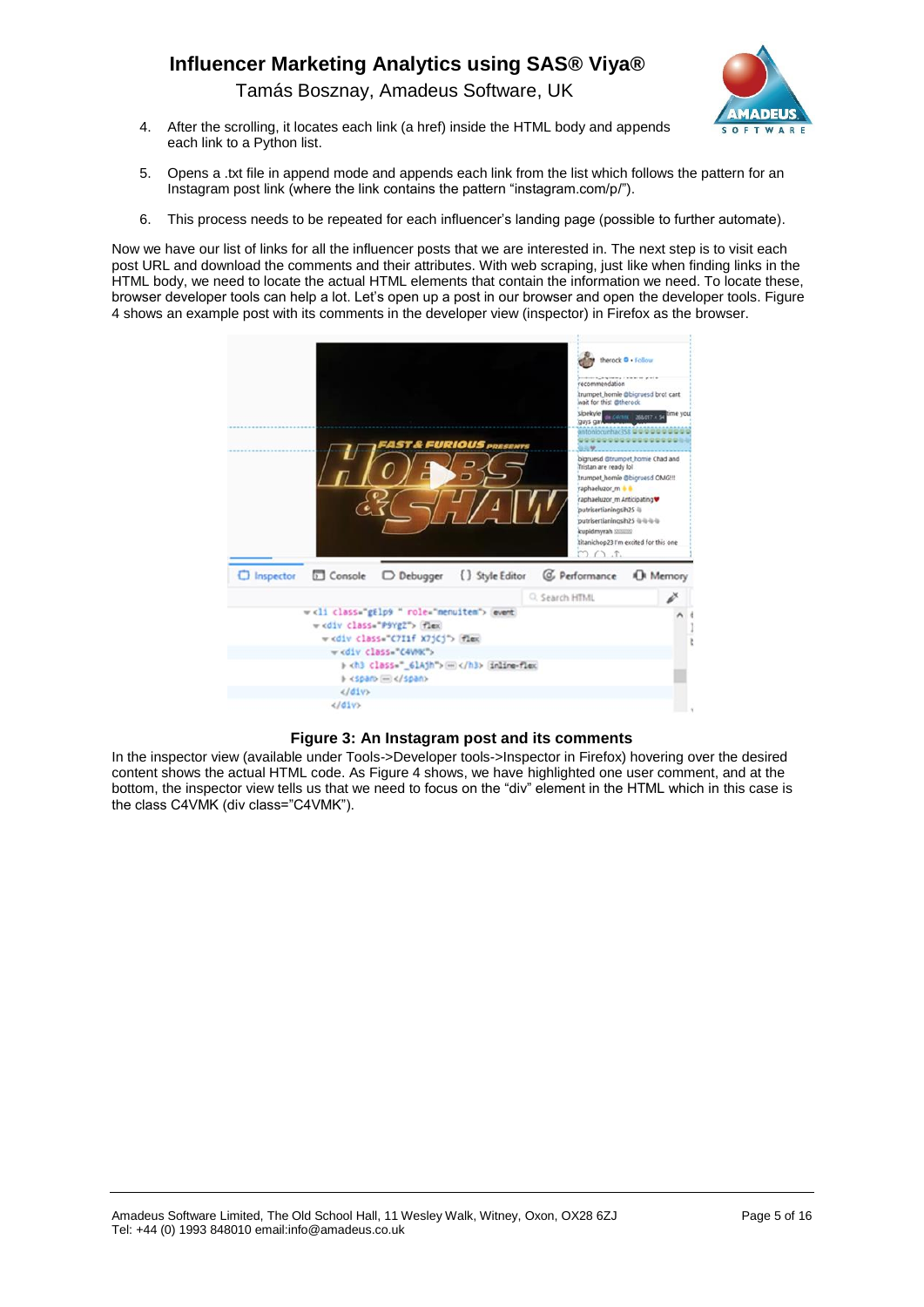

Tamás Bosznay, Amadeus Software, UK

We can also see what structure this highlighted comment has: it contains the user name who made the actual comment and the comment content. The comment is a collection of emojis and no plain text, but other comments can have plain text or plain text mixed with emojis. To display more than a handful of comments, the user needs to click on the link "Load more comments" a couple of times. Figure 5 shows a Python script implementing the above:

| M In [27]: def openpost(browser, file, csvexport):                                                             |  |
|----------------------------------------------------------------------------------------------------------------|--|
| #getting Links from file<br>with open(file) as f:                                                              |  |
|                                                                                                                |  |
| for line in f:                                                                                                 |  |
| $url = line.strip()$ # to remove the trailing \n                                                               |  |
| #go to Link                                                                                                    |  |
| browser.get(url)                                                                                               |  |
| no of clicks = $30$                                                                                            |  |
| while no of clicks:                                                                                            |  |
| try:                                                                                                           |  |
|                                                                                                                |  |
| #find the button to load more comments and click on it                                                         |  |
| browser.find element by xpath("//button[contains(text(), 'Load more comments')]").click()                      |  |
| time.sleep(0.25)                                                                                               |  |
| no of clicks-=1                                                                                                |  |
| except:                                                                                                        |  |
| no of clicks-=1                                                                                                |  |
|                                                                                                                |  |
| #find the user and the content of the user comments                                                            |  |
| usernames=browser.find elements by xpath("//div[@class='C4VMK']//a")                                           |  |
| elems = browser.find elements by xpath("//div[@class='C4VMK']//span")                                          |  |
|                                                                                                                |  |
| #append it to a csv file                                                                                       |  |
| for eleme, username in zip(elems, usernames):                                                                  |  |
| with open(csvexport, 'a') as csvfile:                                                                          |  |
| $writer = csv.writer(csvfile)$                                                                                 |  |
| writer.writerow([url,username.get attribute('title').encode("utf-8"),eleme.get attribute('textContent').encode |  |
|                                                                                                                |  |
| openpost(browser, r"c:\mypath\links.txt", r"c:\mypath\allposts.csv")                                           |  |
|                                                                                                                |  |
|                                                                                                                |  |

#### **Figure 4: Python script to open Instagram posts and parse and save their comments**

The script on Figure 5 uses Selenium and the Firefox headless browser driver to perform the following steps:

- 1. Open the file containing the posts' links.
- 2. Visit the link in the headless browser session.
- 3. Find the button with the caption "Load more comments" and click on it 30 times. 30 proved to be the optimal number of clicks.
- 4. Between each click, sleep for 0.25 seconds to allow all non-photo and non-video contents to be loaded. This is crucial so that all the relevant HTML content is downloaded.
- 5. In the result HTML, find all of the div elements with class="C4VMK".
- 6. Locate the "/a" component inside it. This will contain the user making the comment.
- 7. Locate the "/span" component inside it. This will contain the comment contents.
- 8. Parse the text content from both HTML elements and save it using utf-8 encoding.
- 9. Append the results to a new csv file allposts.csv to keep them recorded.

#### **PREPARING SOCIAL MEDIA DATA FOR ANALYTICS**

The results of collecting the post comments can be further enriched. The following actions have also been done:

- Searching for hashtags as they occur quite frequently both in posts and in comments (in this paper this is done in SAS Visual Text Analytics)
- Distinguishing between emojis and textual content in comments (in this paper this was done with some extra Python data manipulation steps)
- Searching for other entities such as links or mentioned user names (in this paper this is done in SAS Visual Text Analytics)

As a result of running the data collection steps, altogether 2,059,070 English language comments were collected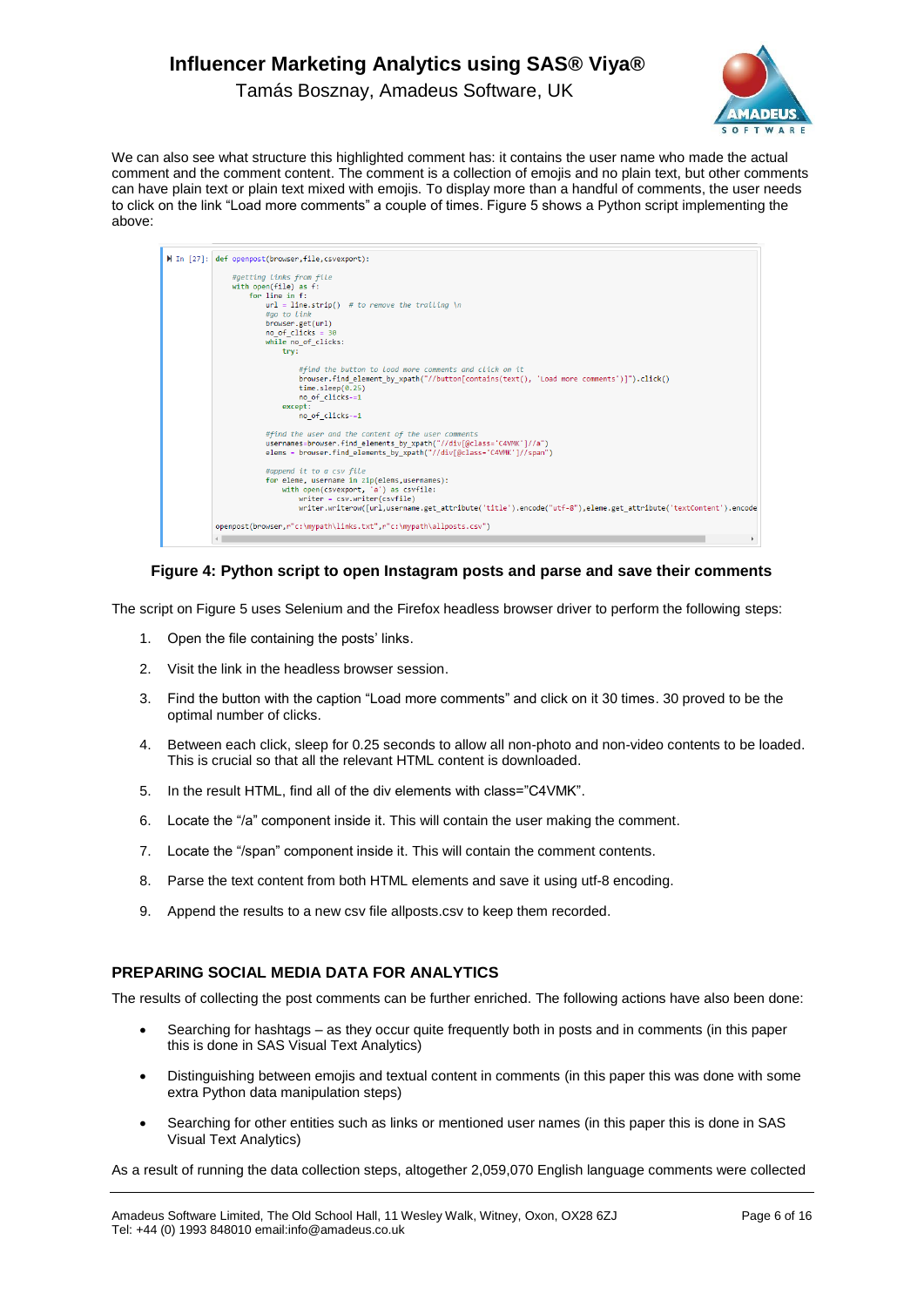Tamás Bosznay, Amadeus Software, UK



on the posts from the 13 analysed Instagram influencer accounts. Non-English comments have been filtered out, however, there are a reasonable amount of mixed language comments remaining in the data, as we will see later.

The next step is to upload our data to SAS Viya, namely an appropriate CASLIB.

For this, first we need to connect to a CAS session, then upload our data, and promote it so that other CAS sessions can access it. As a result, we will have a table named **allposts** in our PUBLIC CASLIB. From this point onwards, the power of the SAS Viya platform will be used for the Analytics Phase on the uploaded data. The actual tools being used include SAS Visual Text Analytics via Model Studio and SAS Visual Analytics.

## **Analytics Phase**

## **TEXT ANALYTICS STEPS USING MODEL STUDIO**

We will now use Model Studio to explore our Instagram data, identify and extract specific information. The following figure shows the pipeline used:



**Figure 5: SAS Visual Text Analytics pipeline in Model Studio**

As Figure 7 shows we have added several nodes to the default SAS Visual Text Analytics pipeline in Model Studio. The Model Studio pipeline on Figure 7 performs the following steps:

- 1. Data. The Data node points to the **allposts** table in the PUBLIC CASLIB library. We have to assign the variable containing the posts text as the variable with the Text role.
- 2. Concepts. The Concepts node after the data node defines some concept rules. We will use nlpOrganization from the 9 predefined concepts to mark organisations and potential brands for us, but we also define some custom concepts.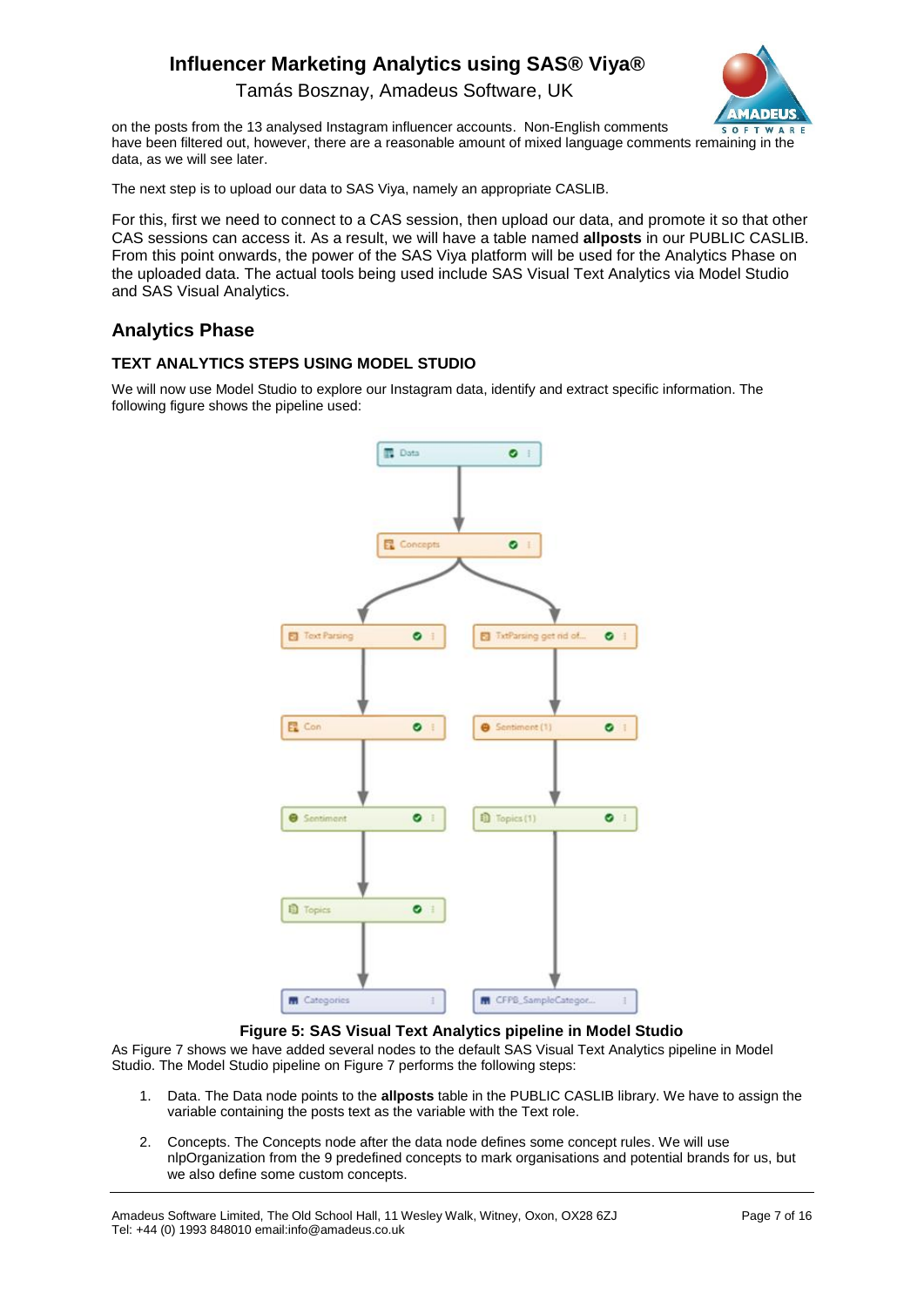Tamás Bosznay, Amadeus Software, UK



The first custom concept rule is for hashtags. Figure 8 shows how the custom concept rule is defined for hashtags using a REGEX type custom concept rule (note that the hashmark character (#) is escaped using a backslash (\), this is because the hashmark character marks comments in these regular expressions and therefore it has to be escaped):

| $\mathbf{H}$<br>Concepts n ① | hashtag<br>Edit a Concept                        | ≌ | $\circledR$ | $\ddot{\cdot}$ |
|------------------------------|--------------------------------------------------|---|-------------|----------------|
|                              | $REGEX: \#[A-Za-z0-9\\-\\.\\] +$<br>$\mathbf{1}$ |   |             |                |
| <b>Predefined Concepts</b>   |                                                  |   |             |                |
| nlpDate<br>n                 |                                                  |   |             |                |
| nlpMeasure<br>n              |                                                  |   |             |                |
| nlpMoney<br>n                |                                                  |   |             |                |
| nlpNounGroup<br>n            |                                                  |   |             |                |
| nlpOrganization<br>n         | ∞<br>Code is valid.                              |   |             |                |
| nipPercent<br>n              | A.                                               |   |             |                |
| nipPerson<br>n               | Test Sample Text<br>Documents                    |   |             |                |
| nipPlace<br>n                | All (2059279)<br>Matched<br>Q<br>Search          | E | (?)         | $\ddot{\cdot}$ |
| nlpTime<br>n                 | Var <sub>2</sub>                                 |   |             | Ê              |
| Custom Concepts (1)          |                                                  |   |             |                |
| $\Box$ hashtag               | #TheChance #football #soccer #nike               |   |             |                |
|                              |                                                  |   |             |                |
|                              | Document 1 of 2059279                            |   |             |                |

#### **Figure 6: Defining a REGEX type custom concept rule to identify hashtags**

- 3. After the Concepts node, the pipeline branches into two. The left branch is for raw text data analysis and the right branch is for cleaned text analysis (getting rid of hashtags, links and mentioned user names).
- 4. Left branch: Text Parsing. The Text Parsing node on the left branch is used to identify terms and to drop unneeded terms (the analysis on the left branch is using the out-of-the-box English stop list), where default settings and findings have been used. This means that those terms (words and expressions) are kept.
- 5. Left branch: Con. The node named Con (which is another concepts node) is used to analyse the terms marked as Organisations by the nlpOrganization predefined concept rule. We have augmented the list of organisations to identify the brands being mentioned in the posts and the comments. This augmentation was done searching for terms which are either marked as an organisation and are a product or service brand. We have also manually searched for some further brand names to make sure everything relevant is captured.

Once we have identified the initial terms that are brands, we can use the Similarity scores in the Con concepts node to look for similar terms. This technique is needed to capture "spinoff" brands of main brands. For example, Nike might not always use the brand Nike for its posts, but might also use Nikefootball and Justdoit as hashtags or brands. After entering the term in the Textual Elements tile, we need to click on "Generate Similarity Scores" and then select further relevant items. Once we have selected all the relevant items, we can click on "Generate Concept Rule" to actually generate a concept rule that defines the augmented Nike brand.

- 6. Left branch: Sentiment. The Sentiment node on the left branch generates sentiment scores for us for the whole textual part of the comments.
- 7. Left branch: Topic. The Topics node on the left branch is used to generate topics in the comments using Singular Value Decomposition. The user here can play around with a couple of settings, including whether to use the different term roles (part-of-speech tags and concepts) in the topics or not, and also it is possible to determine the maximum number of topics generated. We will use our results from the topics generation later in SAS Visual Analytics visualisations.
- 8. Left branch: Categories. In the Categories node at the bottom of the left branch we can export our data via right-clicking on the node and selecting "Save Data table". This allows further analysis in potentially other Model Studio pipelines, visualising results using SAS Visual Analytics or even via calling CAS actions on the result table from Python via a Jupyter notebook.
- 9. Right branch: Txt Parsing get rid of….. This text parsing node excludes the terms from the analysis that are flagged by custom concept rules in the first Concepts node. Namely, we get rid of hashtags, and also mentioned user names in comments (which follow the @username pattern and therefore can be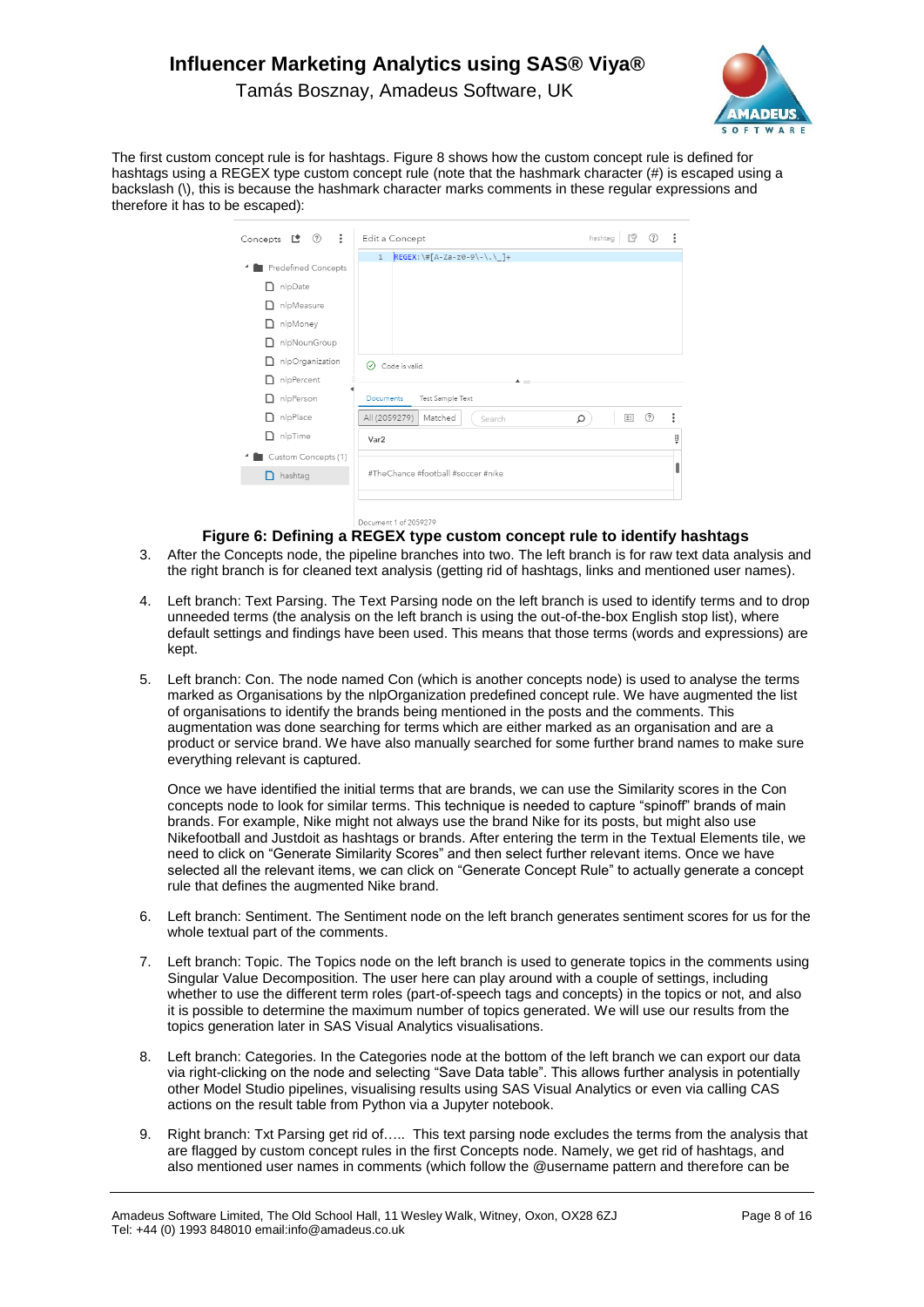Tamás Bosznay, Amadeus Software, UK



easily captured using a REGEX concept rule). The reason for getting rid of these is that they can affect both the topics generated and the sentiment calculated on the comments. We use two branches in our analysis to have the ability to explore and analyse comments both raw and cleaned.

- 10. Right branch: Sentiment (1). This node on the right branch is calculating sentiment for cleaned comments.
- 11. Right branch: Topics (1). This node on the right branch is used to identify topics in the comments. We will use our results from the topics generation later in SAS Visual Analytics visualisations.
- 12. Right branch: CFPB\_SampleCategories. Using this node at the bottom of the right branch we can export our data via right-clicking on the node and selecting "Save Data table". As earlier, this allows further analysis in potentially other Model Studio pipelines, visualising results using SAS Visual Analytics or even via calling CAS actions on the result table from Python via a Jupyter notebook.

#### **EXPLORING USER POSTS AND COMMENTS**

As a couple of cleaning and enrichment steps have been performed, it is a good time now to explore our comments.

A good way to explore how different words and terms appear together is using the text parsing node in SAS Visual Text Analytics (interfaced in Model Studio). The text parsing node offers some interactive analysis tools, one of which is the term map. We just need to highlight a term and click on the "Term Map" icon for the map to be displayed. Figure 10 shows an example term map for the term beautiful:





The term map displays what other terms beautiful is frequently used with in comments. So here in our example, the term beautiful appears frequently together with the terms picture, lady, woman, girl and family the most. A bit less frequent occurrence happens with the term strong. The term strong is then also frequently occurring with terms selena, stay, wonderful, lovely, god and bless. The term map is a good technique to explore frequent phrases or motions in comments.

Another good technique to visually explore posts and comments is the Word Cloud visualisation available in SAS Visual Analytics. Figure 11 shows a word cloud: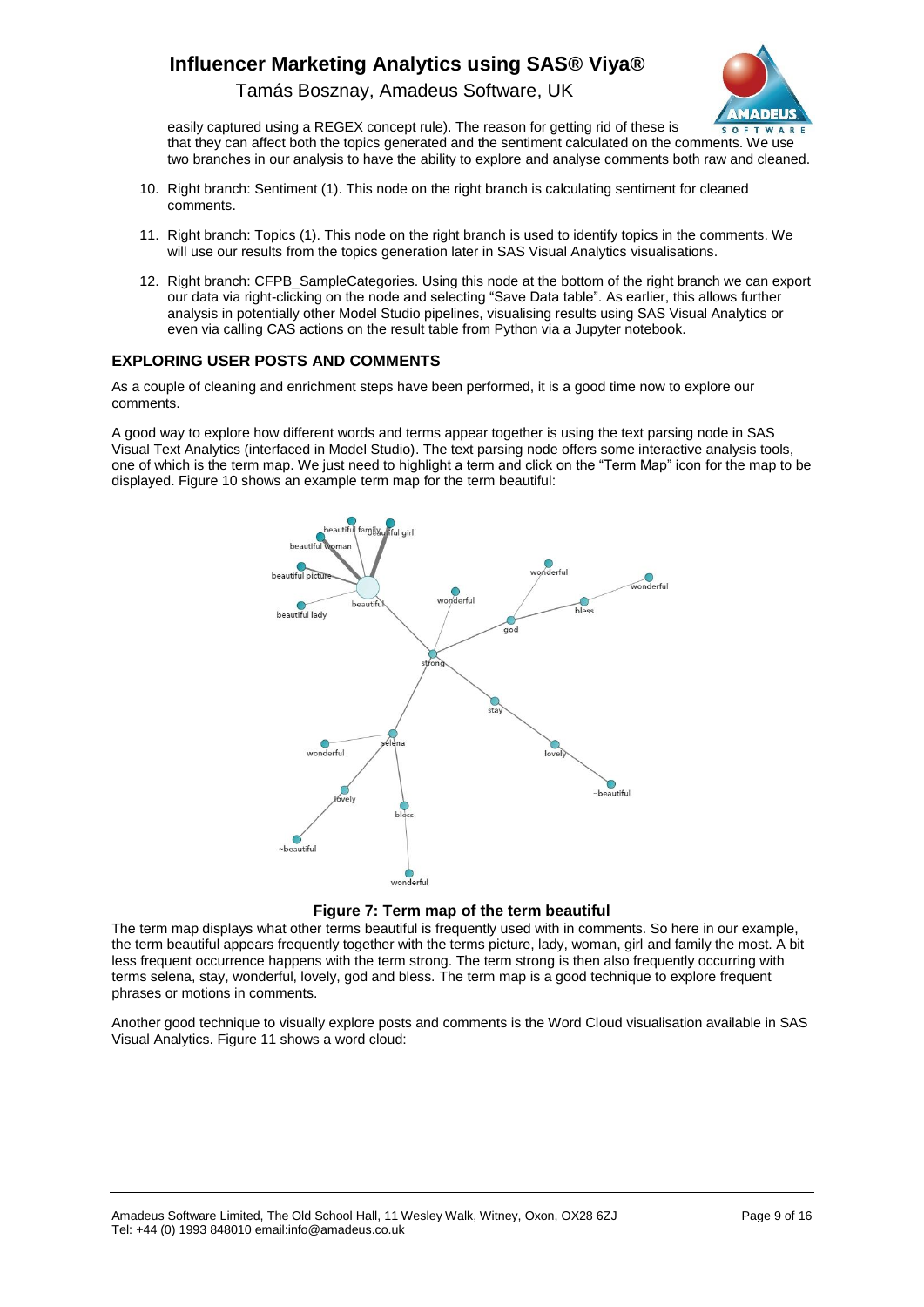Tamás Bosznay, Amadeus Software, UK





**Figure 8: Word cloud of hashtags**

The word cloud on Figure 11 is generated using the hashtags from the posts and comments collected. We first identified the hashtags with a custom concept rule in Model Studio, and then used only the hashtags for this visualisation. The most frequent hashtag is #ad – the one usually used if an influencer would like to show that their post is sponsored. However, in many other circumstances they do not use this hashtag, just directly the hashtag or hashtags related to the brand or brands they are posting content about. A few brand hashtags are highlighted on Figure 11. Other hashtags identified are not marketing or brand related, they are just general hashtags, adding extra information of the posts or comments in a concise way (or repeating information already provided in the actual photo or video and the textual part of the post or comment).

Using text similarity scores and automatic generation of concept rules and word clouds, we came up with a list of relevant and frequently appearing brands, which we used for identifying which original post by influencer was marketing related and which not. Later in this paper, we used this flag (marketing VS non-marketing) in further analyses and visualisations.

## **TOPIC IDENTIFICATION AND ANALYSIS**

The Topics node in SAS Visual Text Analytics is a great tool to create topics from textual using the LDA (Latent Dirichlet Allocation) technique, which is based on Singular Value Decomposition. In our paper, we used the Topics node in Model Studio as it gives more interactivity. When analysing different influencers' behaviour, it makes sense to create and display topics separately for each influencer. So, in this paper we generated topics for each influencer to make comparisons. We visualised the final top topics using the Text Topics visualisation in SAS Visual Analytics.

Figure 13 and 14 show the topics generated and word cloud of the comments on Kylie Jenner's posts:

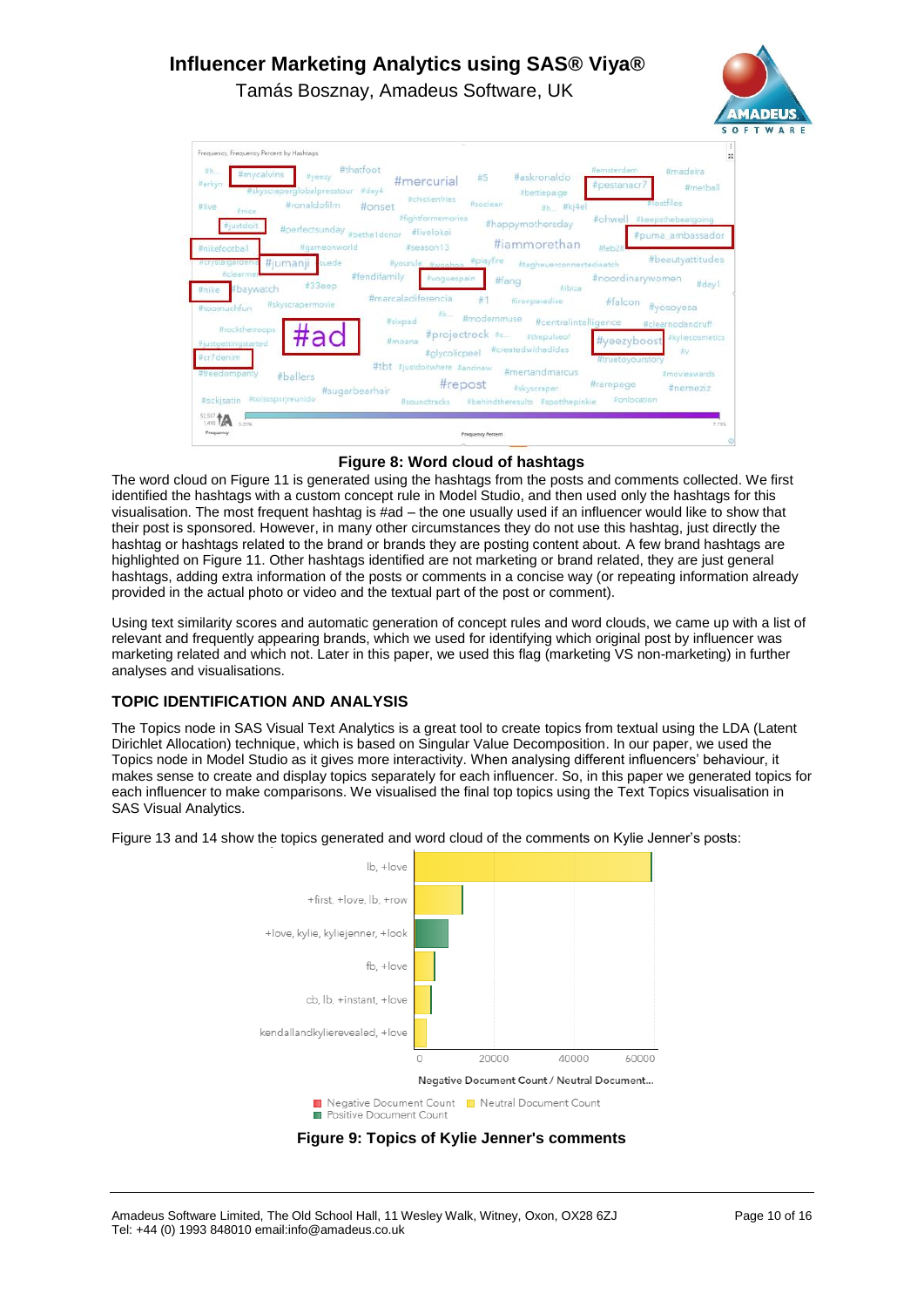# **Influencer Marketing Analytics using SAS® Viya®** Tamás Bosznay, Amadeus Software, UK



| row<br>pe need yes use late<br>name<br>$not$ $_{\text{really}}$<br>kendallandkylierevealed<br>make co<br>wear<br>real take                       |  |
|--------------------------------------------------------------------------------------------------------------------------------------------------|--|
| forever kyliejenner<br>much te<br>outfit goal still<br>comment<br>want                                                                           |  |
| people hair life too year nice<br>photo <sub>yo</sub><br>see look<br>post<br>no google<br>here<br>lip <sub>en</sub><br>guy<br>mom<br>love<br>now |  |
| pic<br>$\mathsf{im}_{\mathsf{just}}$<br>mean picture<br>omg<br>la cute<br>de<br>pretty<br>spam                                                   |  |
| teresa<br>day <sub>stop hi</sub><br>cb <sub>time ignore</sub><br>que<br>kendall<br>back                                                          |  |
| say<br>go follow<br>n<br>top good<br>repost kylie lol amaze<br>die<br>think<br>even<br>ur                                                        |  |
| sleep<br>believe<br>$\overline{f}$ right<br>know fidalgo please dress<br>pics<br>girl                                                            |  |
| $\begin{tabular}{ll} \bf \emph{beautiful more} & \bf \emph{first} \\ \end{tabular}$<br>go<br>reading<br>wow<br><b>Ibibib</b><br>thank je<br>baby |  |
| 65069                                                                                                                                            |  |

Document count

#### **Figure 10: Word cloud of Kylie Jenner's comments**

The first thing we can see on the word cloud is that the most frequent word is "lb". This term is a social media specific abbreviation and stands for "like back". Loads of comments solely contain lb on Kylie Jenner's comments. Users who only comment in this manner tend to aspire for the influencer to like (and follow) them back. We can also see that "first" is also a relatively frequent word as it is usually a comment by the user who manages to write the first comment on an influencer's post.

When we look at the topics, we see that most of them contain these terms in one, or another format, but also contain positive words like love. The bar for each topic is coloured in the ratio of how many negative (red), neutral (yellow) and positive (green) sentiment polarity comments are there. In this case most of the topics have mainly neutral comments, and possibly this is due to the posts being casual photos, with no particular content, and also most of the commenters just send emojis along with a couple of words. However, one topic has rather positive sentiment comments, mainly the one that contains the term look.

Further explorations show that these posts (for which the comments have been made) tend to be using more marketing related hashtags and also the post photos are being more professional. We therefore can infer that in the case of Kylie Jenner these posts were rather the marketing ones, where the content (photo or video) also tends to be more professional (and maybe attractive) than the other posts of Kylie.

To deal with social media specific abbreviations, it is possible to use an augmented stop list of words in Model Studio.

Figure 15 shows the topics generated from the comments on the posts of the agency account Victoria's Secret:

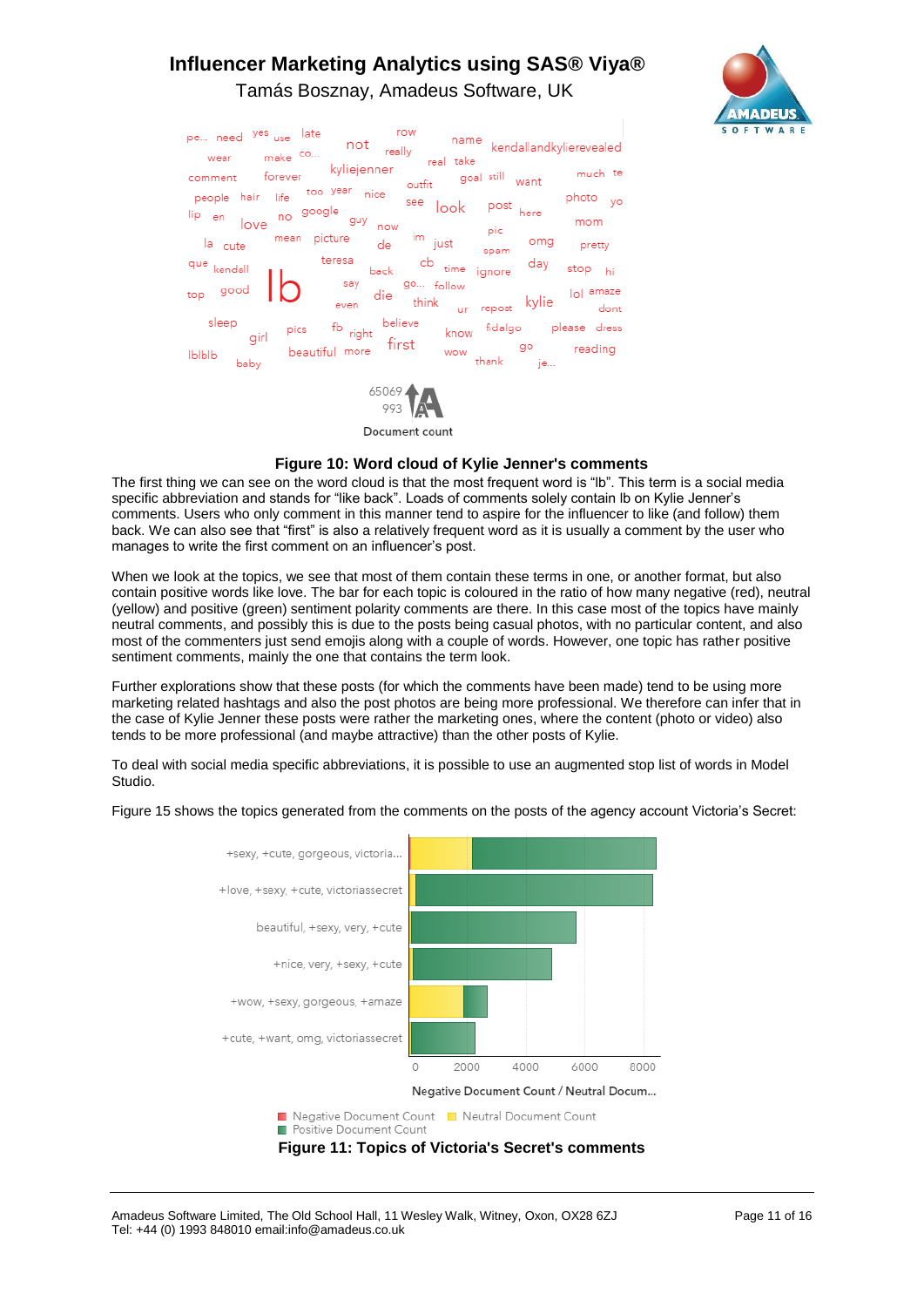Tamás Bosznay, Amadeus Software, UK



We can see from Victoria's Secret's comments that they are quite different from Kylie Jenner's. They contain quite positive words like love, cute, beautiful and nice. Quite a few topics have overwhelmingly positive comments with some neutral though. As Victoria's Secret is an agency account, all the posts they make can be considered marketing, no matter which actual model or product their photo or video displays. Also, all photos and videos are very professional and of very high quality. This difference between a celebrity's comments and an agency account shows how marketing posts can invoke more positive engagement from the followers.

Now let's see some other influencers' topics. We will compare two footballers: Cristiano Ronaldo and Messi. Figures 16 and 17 show their top topics.



#### **Figure 12: Topics on Cristiano Ronaldo's comments Figure 17: Topics on Lionel Messi's comments**

When we look at the topics, similar patterns can be seen for both footballers. The top topics tend to be about how great the players are (king, mejor, player, best, player, world), but also how nice their images are. Now both Ronaldo and Messi tend to post photos (and videos) about quite a few areas. They post loads of pictures about coaching, matches, successes, when they score some goals or provide assists, then also marketing content about some of the brands they work together with. They also post pictures together with their kids and family, and also general casual photos like visiting the gym or their meals.

We see from the topics and their sentiment polarity that they have about the same ratio of neutral and positive comments, but they also have some negative ones as well. This is not a surprise as both footballers attract many followers, but they also have some users who they irritate. Altogether, their marketing related posts tend to generate engagement, either positive or sometimes negative. This shows that they are effective in their influencing behaviour and that organisation can definitely benefit from working them as influencers.

#### **AUGMENTED SENTIMENT ANALYSIS**

Now we have seen the topics among some of our influencers, let's now aggregate the general sentiment in the comments about each influencer.

Until now, we have dealt with the textual part of comments and their sentiment. We have used the Sentiment node in SAS Visual Text Analytics to generate sentiment scores and polarities. In the Sentiment node, it is possible to customise the sentiment analysis with uploading a custom sentiment model. This is useful when working in a domain where specifics are very important and therefore general sentiment models are not appropriate.

However, either with the default or a customised sentiment model, SAS only deals with sentiment of the textual part of comments. There are loads of smileys, emojis and other symbols in social media comments though, which hold some specific sentiment polarity. This type of reaction on posts cannot be ignored when analysing influencer activity. So we need to come up with a way to estimate sentiment polarity for emojis.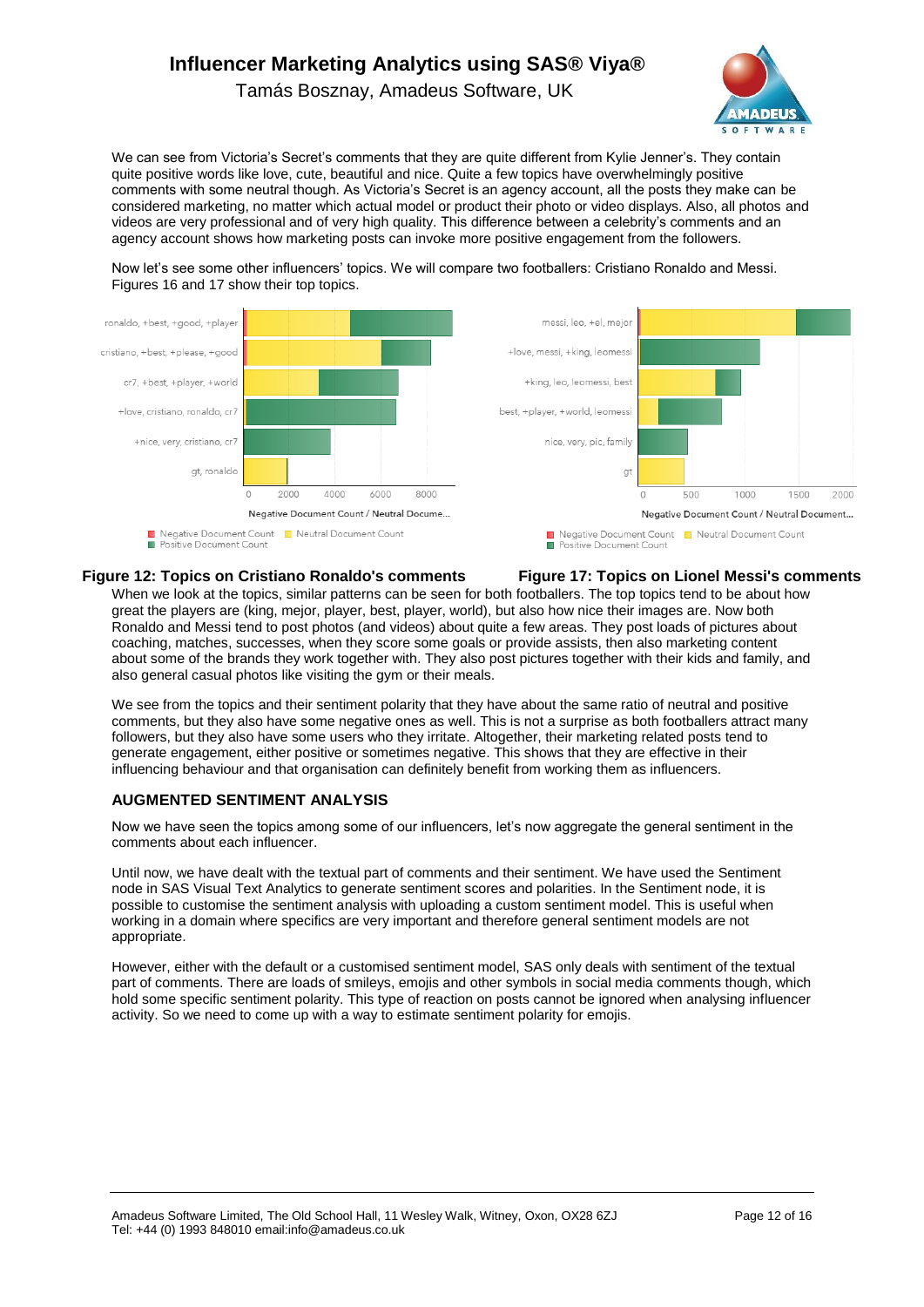Tamás Bosznay, Amadeus Software, UK



The nltk package in Python has a component VADER, which does calculate sentiment of emojis. Figure 18 shows a Python code snippet to do this:

|                | $\blacktriangleright$ In [ ]: import nltk<br>from nltk.sentiment.vader import SentimentIntensityAnalyzer<br>def compsent(sentence):<br>score = analyser.polarity scores(sentence)<br>return score['compound'] |
|----------------|---------------------------------------------------------------------------------------------------------------------------------------------------------------------------------------------------------------|
|                | $\mathbb{M}$ In [7]: compsent(' $\mathbb{G}'$ ')                                                                                                                                                              |
| Out[7]: 0.3612 |                                                                                                                                                                                                               |
|                | $\mathsf{M}$ In [8]: compsent(' $\mathsf{G}$ $\mathsf{G}'$ ')                                                                                                                                                 |
| Out[8]: 0.6124 |                                                                                                                                                                                                               |

#### **Figure 18: Python snippet to calculate sentiment score of emojis**

In the Python example above, we first import the required packages and then define a small user function called compsent which returns the compound sentiment score for a given string. The two examples shown above display the sentiment score of one and two smiley emojis. From here we can see that repetitions of the same emoji mean different sentiment scores, as it is expected.

The sentiment scores generated from Model Studio are measured on a scale from 0 to 1, with 1 being the maximum positive polarity and 0.5 being neutral. The VADER sentiment scores on emojis are however measured from -1 to 1, with 1 being the maximum positive polarity and 0 being neutral. To be able to use sentiment scores combined from Model Studio and Python, we need to transform their scale in order to be the same.

## **Creating visualisations**

Now we are going to create some visualisations using SAS Visual Analytics to display the results of our analysis.

We first have a look at how the average textual sentiment and emoji sentiment differs on the comments of the different influencers. Figure 19 shows a bubble plot displaying these. On the figure we can see that there are differences among the different influencers. The chart shows values for all the comments, not just the marketing related ones. Emoji sentiment is displayed on the x axis and comment sentiment on the y axis. On our chart, the "Kardashians" show both relatively low average comment sentiment and emoji sentiment. We have seen that they have loads of neutral comments from followers that would like to be followed by them. The "Footballers" (Ronaldo, Neymar, Messi) show much higher emoji sentiment in average – this probably means more engagement even from a casual post by them. The "Artists" (Selena Gomez, Ariana Grande, The Rock) show much higher comment sentiment, which could be seen as a way of the followers showing true respect or even true love about them.



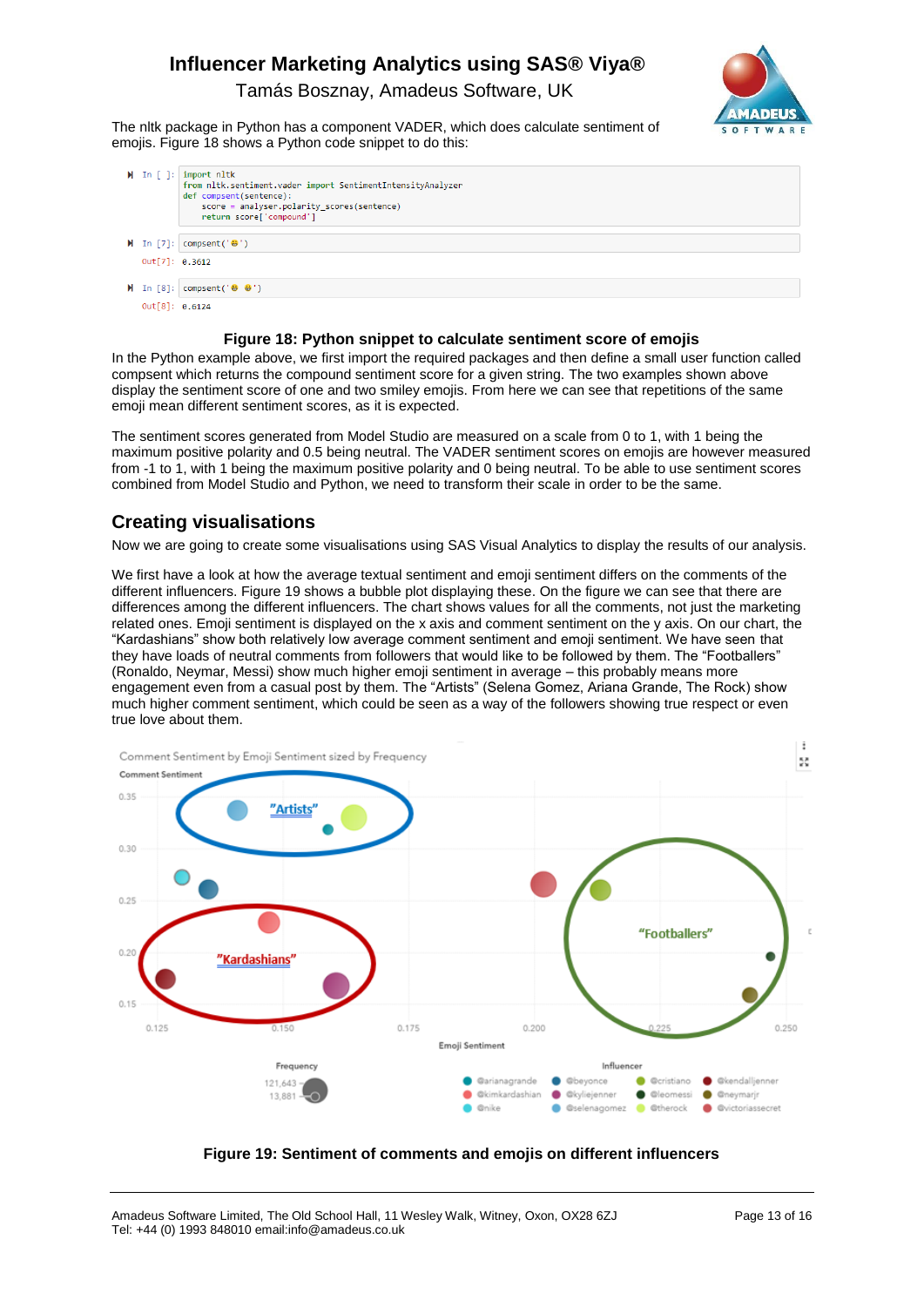**ADEUS OFTWAR** 

Tamás Bosznay, Amadeus Software, UK

These differences in the average sentiment do show how the different influencers work and influence followers and this gives insight about their effectiveness.

Finally, we aim to visualise the influencers and their networks. For this, we consider our dataset with all the comments as a network (edge-type) dataset, where edges are the comments the followers have made on the influencers' posts. Visualising the network of influencers can also help evaluating their activity and their effectiveness.

To do this, we use the Network Graph visualisation in SAS Visual Analytics. First, we have to split our comments dataset into a "marketing" and a "non-marketing" network dataset, based on the flag we created earlier to show whether a comment is on a post which is marketing-related or not.

The Network Graph won't be able to directly visualise our networks with hundreds of thousands of nodes and millions of edges as it is limited to display 25,000 data points. Therefore, we have created a sample of the datasets using stratification. This way we can ensure that the network graph is showing the network structure in a realistic way. We have also coloured our network graph using the sentiment values, red showing negative, brown showing neutral, green showing positive sentiment on comment emojis. Figure 20 shows a non-marketing related network of the "Kardashians" and the three footballers (Ronaldo, Neymar, Messi). On this network chart, each edge is a comment, displayed as pointing from the influencer to the commenter. A thicker arrow means more comments by the same user on the same influencer. Each influencer has his or her own community: a circle containing followers that only commented in their posts. Further connected nodes are followers who commented on more than one influencers' posts and therefore they "stand between" their influencers. As the chart is displaying only a sample, the number of followers commenting on more than one influencer is in fact much higher than single digits. These common commenters among different influencers can be used generally to find new people to influence in a quick way. If someone follows both influencer A and B, influencer A can try to grow its network using the common followers, as they are likely to convey the content of influencer A to the network of influencer B via shares, likes and comments. The closer two communities are, the more common commenters they have on the chart.





The same is measured by closeness centrality, which is the size of the discs. Probably it comes as no surprise, that the "Kardashians" have communities standing close to each other, as a result of a reasonably big group of common commenters. Similarly, the footballers have a reasonably big group of mutual commenters. The chart on Figure 20 (the non-marketing network) is fairly brown in terms of emoji sentiment, which in this case means neutral.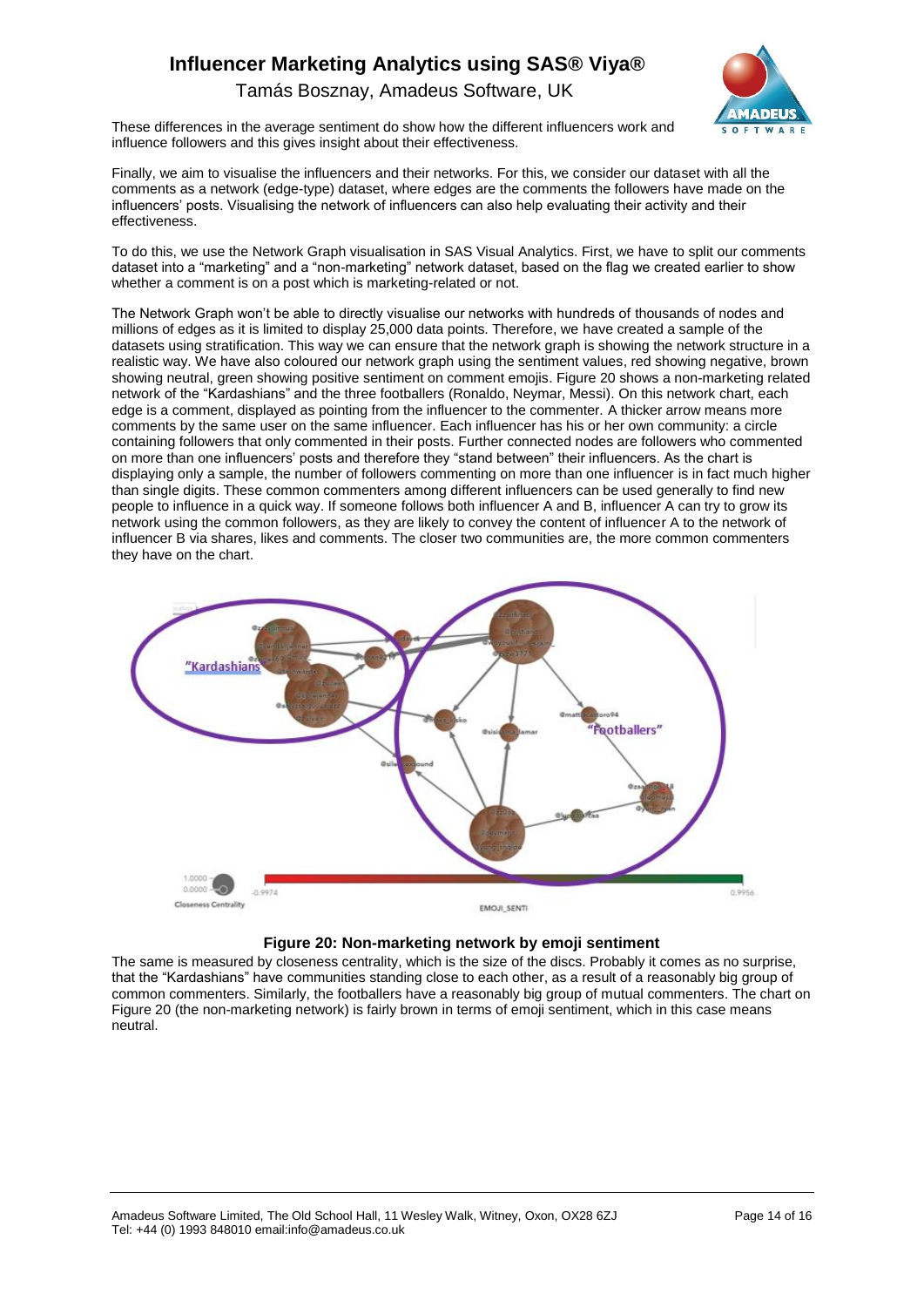Tamás Bosznay, Amadeus Software, UK



Figure 21 shows a marketing network of the same influencers (the "Kardashians" and the footballers):



#### **Figure 21: Marketing network by emoji sentiment**

In contrary to the non-marketing network, the marketing network on Figure 21 does show emoji sentiment relatively polarised: some negative comments, but mostly positive. This is true for both the "Kardashians" and the footballers. This altogether shows that marketing related posts can generate more engagement, especially more positive engagement. The reason for this can be the higher quality of the marketing posts by influencers, compared to normal casual non-marketing posts. Top influencers usually work with professional photographers for marketing posts, whereas for casual ones, they might just create content on their own (they might even take selfies with their smartphones). This difference in quality can be one reason for marketing related posts generating more positive engagement.

On the other hand, this actually means that there is definitely space for marketing via influencers, as they can convey messages about products or services very effectively and this does generate positive reactions among their followers. The more positive the reactions of the followers are, the more likely it is that they will consider buying those products or services.

### **CONCLUSION**

Analysing social media data related to influencers reveals the characteristics of their posts. When analysing comments on the influencers' posts, topics and sentiment patterns directly show not only how their network of followers perceive their activity and content provided, but also gives insights about the effectiveness of marketing in those networks. With such insights, organisations can assess and decide who is the best influencer they should work with to maximise return on influencer marketing.

Instagram data can be collected via web scraping in Python, however, Instagram APIs can be directly consumed from SAS. This data can then easily be used within SAS Viya applications such as Visual Text Analytics (either via Model Studio or from Python via SWAT) to generate topics, identify brands, hashtags and other important information. Analytics results generated through the SAS Viya applications are best visualised with SAS Visual Analytics. SAS Visual Analytics can easily present the data analysed and help by using the relevant visualisations to derive the best influencers to work with.

### **REFERENCES**

[1] SAS (2017) SAS® Visual Text Analytics 8.3: Programming Guide. Python Programming Language [Online] Available from:

[https://documentation.sas.com/?docsetId=casvtapg&docsetTarget=p0vouc3o8s7gq0n1p1b68jydb8id.htm&docset](https://documentation.sas.com/?docsetId=casvtapg&docsetTarget=p0vouc3o8s7gq0n1p1b68jydb8id.htm&docsetVersion=8.3&locale=en) [Version=8.3&locale=en](https://documentation.sas.com/?docsetId=casvtapg&docsetTarget=p0vouc3o8s7gq0n1p1b68jydb8id.htm&docsetVersion=8.3&locale=en) [Accessed 21/03/19].

[2] SAS (2017) SAS® Visual Text Analytics 8.3: User's Guide [Online] Available from: <https://documentation.sas.com/api/docsets/ctxtug/8.3/content/ctxtug.pdf?locale=en>